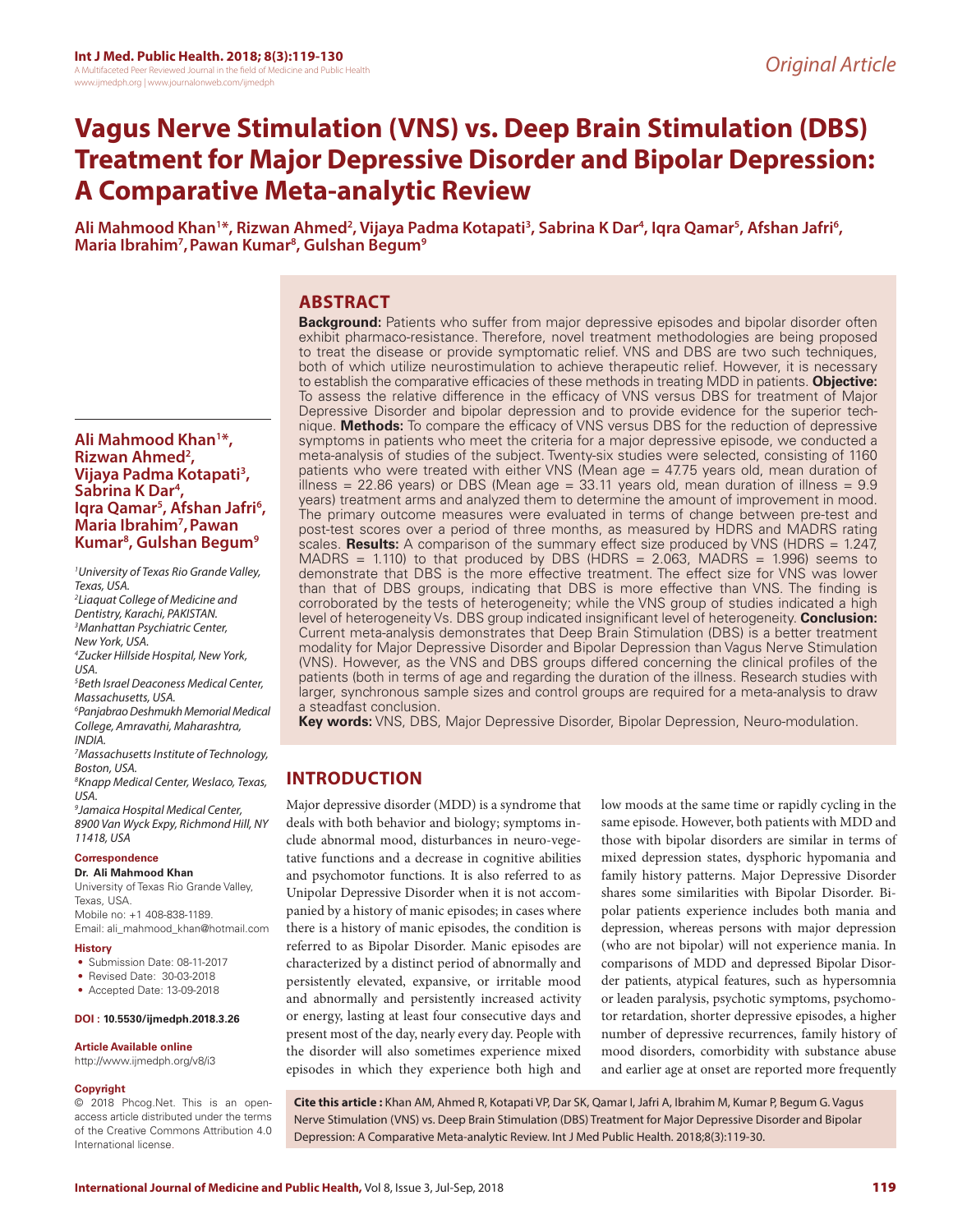in Bipolar Disorder, whereas somatic disturbances, anxiety, sleep loss and appetite loss are reported more frequently in MDD. They also evince some similarities: major depressive disorder may shift to bipolar disorder and bipolar disorder shares the feature of depressive states with Major Depressive Disorder.<sup>1-2</sup>

#### *Treatment approach*

The similarities between MDD and bipolar depression presents some difficulty in determining which treatment modality should be utilized. The first line of treatment for patients suffering from depression includes pharmacotherapies and psychotherapies. The pharmacological treatments include the administration of antidepressant drugs such as selective serotonin reuptake inhibitors and tricyclic anti-depressants, which target specific neurobiological targets.<sup>3-4</sup> These medications are indicated once the patient begins experiencing depressive states.<sup>5</sup> Usually the treatment of depression begins with first-line antidepressants such as selective serotonin reuptake inhibitors (fluoxetine, citalopram); if this treatment fails, switching strategies are considered, If that doesn't work; combination strategies are considered (using more than one medication in concert) or augmentation strategies such as psychotherapy, adding other medications (such as bupropion, buspirone, mirtazapine, antipsychotics, T3 thyroid hormone and lithium) and dietary supplements (such as omega-3 fatty acids, S-Adenosyl-L-methionine [SAMe] and folic acid).<sup>6-7</sup> However, these treatment strategies may not always reap desired results, such as in the case of treatment-resistant disorders, resistance which often shows itself with major depressive disorders and the depressive state of bipolar disorder. These disorders are characterized by the failure of antidepressant and augmentation therapies to bring relief to the patient, resulting in demand for better treatment methods for the management of the condition.8

The advanced field of neurobiology has associated the occurrence of depressive states, such as MDD and bipolar depression, with abnormalities in the functioning of neural networks. The neural network theory states that a normal mood is regulated by means of a coordinated neural structural that is functional normally. The occurrence of depressive states has been speculated to arise from communication of a dysfunctional nature between the nodes of different brain regions.<sup>9-10</sup> Neuroimaging studies have indicated certain consistent and overlapping brain abnormalities in MDD and bipolar patients, such as an enlargement of the limbic regions, ventricle volume and increased and hyper-intensive rates of sub-cortical gray matter functioning. Thus, the presentation of biological models concerning depression has led to the advent of novel treatment methodologies that target the neural systems concerning the functional clusters of cognition, motivation, homeostasis and emotional regulation.<sup>11</sup>

The term neuromodulation techniques (NTs) refers to one such group of methods that involve targeting specific neural structures to facilitate improvement in functionality and they have proven effective in treating treatment-resistant disorders.<sup>9</sup> These techniques involve invasive, minimally invasive, or non-invasive techniques that stimulate cortical or sub-cortical regions of the brain for therapeutic purposes.<sup>12</sup> There are a number of NTs adopted for treating MDD such as Transcranial magnetic stimulation (rTMS), Vagus nerve stimulation (VNS), Deep brain stimulation (DBS), Transcranial direct current stimulation (rTDS), Direct cortical stimulation (DCS) and Magnetic seizure therapy.13-14 VNS and DBS constitute the invasive category, whereas rTMS, tDCS, DCS and MST constitute the group of techniques in the non-invasive category.

VNS involves the electrical stimulation of the tenth cranial nerve with a miniature implantable neurostimulator such as a Bionic Neuron that can be implanted (with a minor surgical procedure) adjacent to one or more portions of the vagus nerve and that manipulate the pathological substrate so as to achieve the desirable therapeutic effect.<sup>15</sup> The VNS

generator contains a small battery in the device that generates an intermittent electrical stimulation to the vagus nerve. A surgeon implants the generator subcutaneously over the chest and attaches the electrodes to the left vagus nerve. Intermittent signals from the VNS device travel up the vagus nerve and enter the medulla.<sup>16</sup>

DBS, on the other hand, involves the electrical stimulation of particular regions of the brain like the subgenual anterior cingulate cortex via electrodes, most commonly using four-contact stimulating electrodes.<sup>17</sup> However, both techniques include the stimulation of specific neurological centers to provide relief from symptoms. The non-invasive techniques involve the application of electromagnetic waves to relevant brain regions to modulate activity and provide relief.18

#### *Need for study*

Treatment-resistant depression could lead to deleterious consequences for patients because not treating the disorder can contribute to the global burden of disease, impairing the structural and functional capacity of the brain and rendering the individual incapable of social functioning.<sup>8</sup> There are a number of treatment modalities available for providing relief to patients suffering from treatment-resistant MDD and bipolar depression. Proposed theories regarding the neurobiological basis of disease progression has led to the incorporation of several neuromodulation techniques such as transcranial magnetic stimulation, Vagus nerve stimulation, deep brain stimulation, magnetic seizure therapy and others in the treatment of these conditions. The present study is motivated by increasing evidence of the efficacy and safety of VNS and the similar treatment methodology of DBS in improving depression.<sup>14,19</sup> The present study is undertaken to provide a comparative view of the two stimulation techniques by evaluating the relative difference in the efficacy of these two methodologies. Thus, the aim of the present study is to perform a meta-analysis of treatment results pertaining to VNS and DBS. The objective of the study is to identify the superior method among two (VNS vs. DBS) for treating patients suffering from MDD and bipolar depression based on analytic review of the relevant research.

## **METHODOLOGY**

#### *Search strategy*

For the purpose of extracting relevant literature for the present metaanalysis, different electronic databases were searched. The investigated databases included PubMed, EMBASE, Cochrane Central Register of Controlled Trials and PubMed Clinical Queries; the time frame referenced for this study is last 20 years (until the time of the search in June 2017). Additionally, a manual search of references from previously published meta-analyses focused upon either DBS or VNS was also performed. The set of keywords used are listed in Table 1.

#### *Inclusion Criteria*

The criteria listed below were designated to collect relevant studies fulfilling the aim of the present research:

- Studies published in the English language.
- Studies involving only treatment-resistant depression, either/both Unipolar (MDD) and Bipolar Treatment-Resistant Depression.
- The studies contained clear descriptions of clinical outcomes utilizing validated outcome measures.
- Studies reporting treatment with respect to Studies reporting pre- and post-treatment scores.

#### *Exclusion Criteria*

The exclusion criteria were designated to minimize the inclusion of non-pertinent information sources. The following list details exclusion criteria: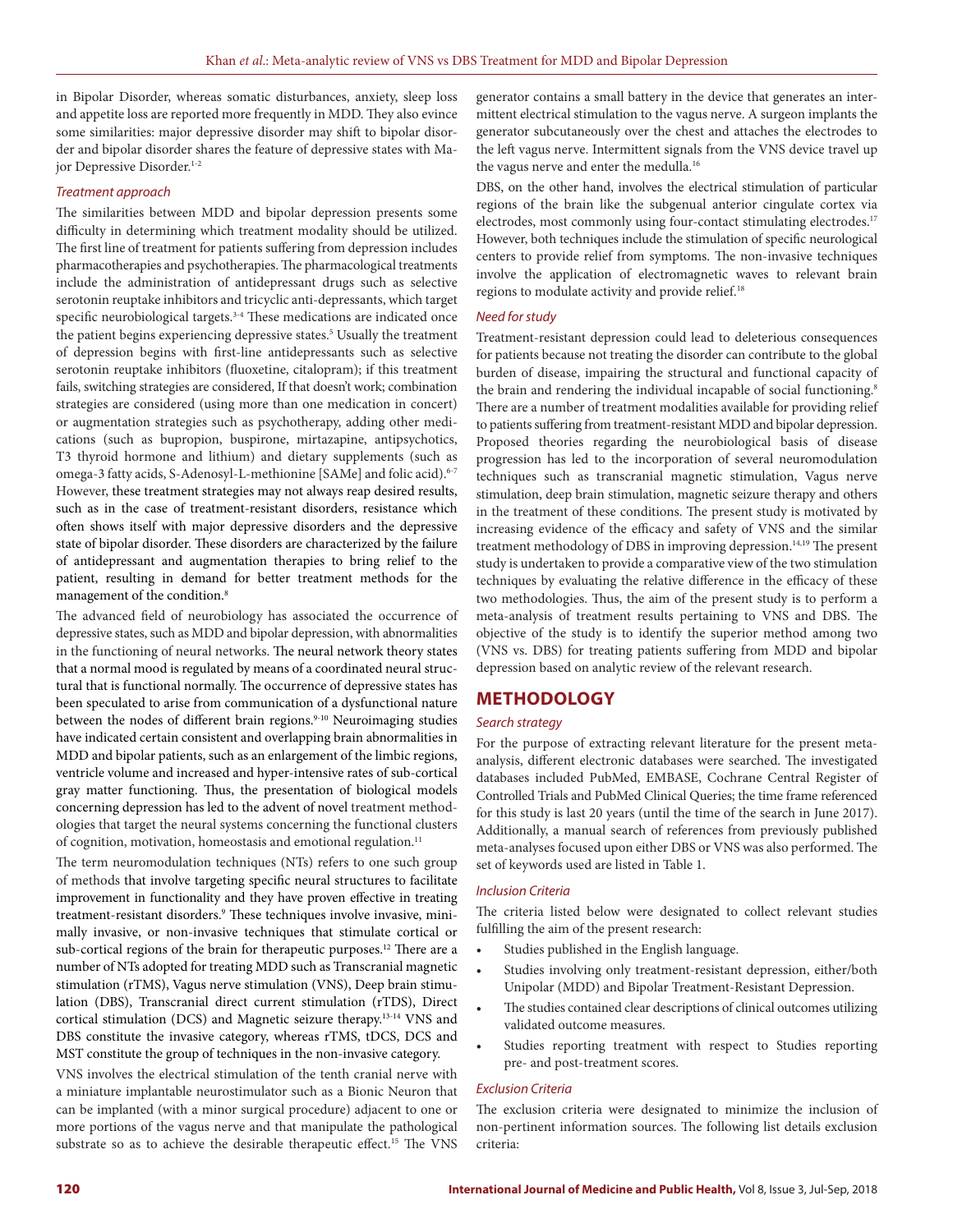#### **Table 1: Keywords used for searching the databases for relevant literature.**

| <b>Individual Keywords</b> | <b>Combined Keywords</b>                    |
|----------------------------|---------------------------------------------|
| <b>VNS</b>                 | <b>VNS TRD</b>                              |
| TRD                        | <b>DBS TRD</b>                              |
| <b>DBS</b>                 | Vagus Nerve Stimulation Treatment-Resistant |
| Vagus Nerve Stimulation    | Depression                                  |
| Treatment-Resistant        | Deep Brain Stimulation Treatment-Resistant  |
| Depression                 | Depression                                  |
| Deep Brain Stimulation     |                                             |

- Studies which included brain stimulation techniques other than VNS and DBS.
- Studies where DBS or VNS used as adjunctive therapies.
- Studies reporting patients with other mental illnesses such as bipolar illness (manic or rapid cyclic), schizoaffective disorders, or others.
- Case reports, gray literature

#### *Selection of studies*

Initially, searches were conducted to find studies using VNS and DMS in patients with MDD/Unipolar depression. The initial search produced only two and seven studies for VNS and DBS, respectively. As the search can only be built to be inclusive and not exclusive, the search results included participants with bipolar depression. To better understand the effectiveness of VNS and DMS in affective disorders, the decision was made to incorporate studies that included patients with bipolar depression. The final search resulted in a total of 25 studies for the systematic review. Bipolar depression and MDD are studied together in published literature in the form of meta-analyses to better understand the effectiveness of treatment modalities.<sup>20</sup> Out of the 25 studies, nine were selected for conducting a meta-analysis, of which five examined VNS and four examined DBS. The relevant studies were selected on the basis of homogeneity of the treatment outcome (pre-post scores) presented by the studies, over the three-month acute period, to facilitate extraction of valid statistical results.

#### *Data extraction*

The papers selected included significant information regarding the two different treatment methods; hence, uniformity was maintained in extracting the data from the different studies. The following structure was followed to extract the information:

- 1. Patient characteristics: Age, gender, duration of illness, criteria for diagnosis and definition of treatment-resistant depression.
- 2. Measure of primary outcome: The Hamilton Depression Rating Scale (HDRS) and Montgomery–Åsberg Depression Rating Scale (MADRS) scores, both pre- and post-neuro-modulation treatment were recorded and provided an operational measure of mood improvement. Besides HDRS and MADRS scores, the number of participants who were identified as improving, based on an efficacy measure of  $\geq 50\%$  reduction in HDRS score post-treatment, were noted.
- 3. Measures of secondary outcome: The pre- and post-neuro-modulation treatment scores for the secondary measures were also recorded, at different time points, by the researchers (CGI-I, GAF, BDI, BAI, IDS-SR, YMRS).
- 4. The stimulation parameters and adverse events due to treatment procedure were also extracted.

#### *Data synthesis and analysis*

The systematic review was conducted in agreement with the PRISMA guidelines,<sup>21</sup> accompanied by a statistical meta-analysis procedure performed using the Comprehensive meta-analysis software (CMA v3, Englewood, NJ, USA). The meta-analysis was conducted using random effects modeling, as it accounts for the assumption of difference in effect sizes between the different studies and the summary effect size is the estimate of the mean of a random sample of effect sizes. The standard difference in means was calculated using the continuous data of treatment scores reported on HDRS and MADRS scales. For the studies reporting two groups, the data from the group receiving active VNS or DBS treatment was used.

The heterogeneity among the different studies was reported using the I-square test statistic, with heterogeneity among the studies evaluated as a measure of the statistic value.<sup>22</sup> The studies were also analyzed for publication bias by using funnel plots as well as Begg and Mazumdar's and Egger's linear regression test statistics. The outlying effect sizes, if any, were identified using sensitivity analysis, which involved removing the studies having greatest effect size values.

#### *Literature search and screening*

The studies included in the final meta-analysis were searched and screened following the methodology depicted in Figure 1.



**Figure 1:** Systematic review flowchart.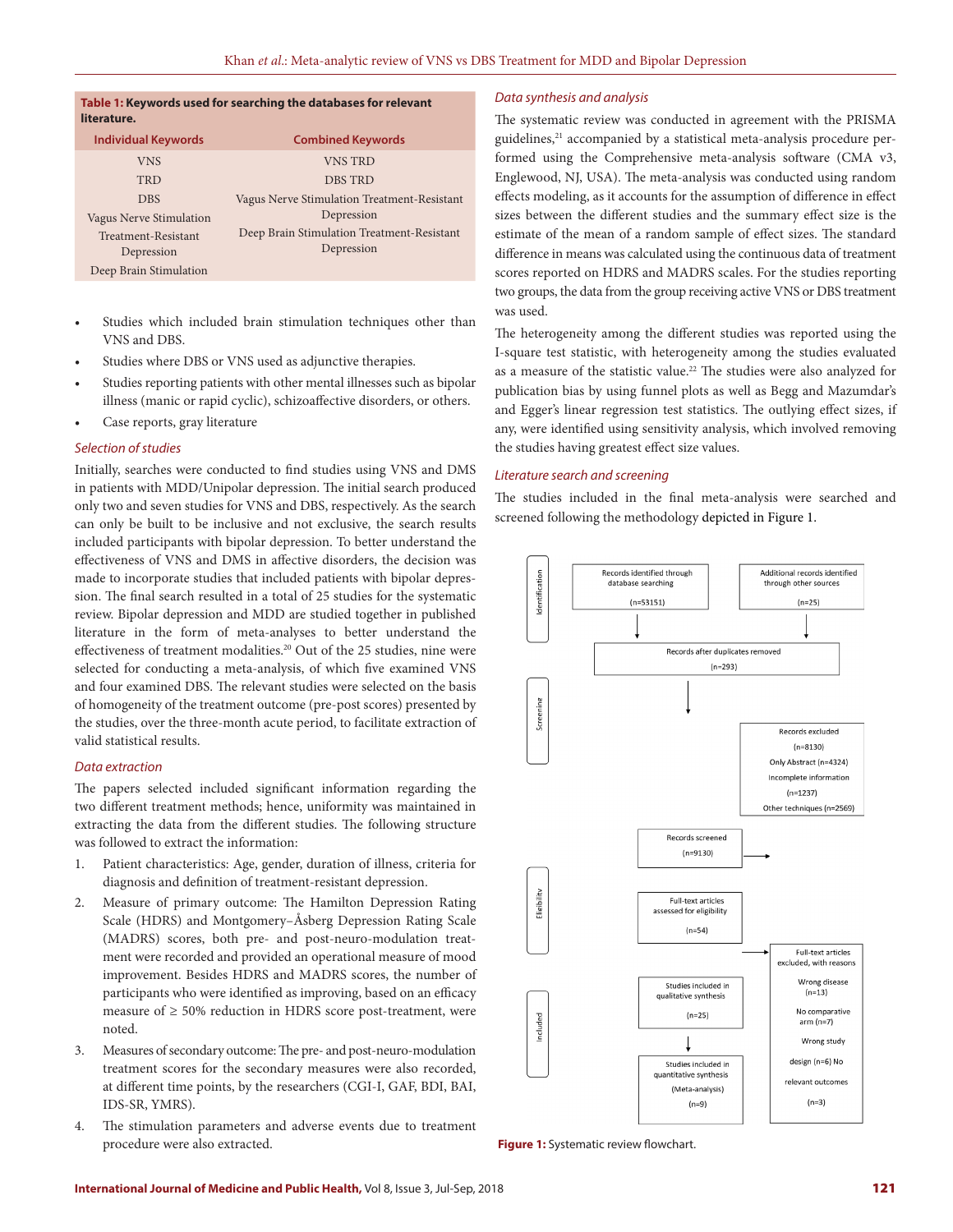#### *Systematic review*

The systematic review involved the collection of studies for Vagus nerve stimulation and Deep brain stimulation techniques of neuro-modulation administered to the patients demonstrating treatment-resistant depression. Table 1 describes the characteristics of the studies included in the present systematic review; the VNS review included twelve studies for the period from year 2000 to 2017 and the DBS review included thirteen studies for the period between the years of 2005 and 2017. The studies pertaining to both the NTs presented different study designs. For VNS, six open-label trials and a single study each of long-term follow-up study, comparative study, randomized control trial, prospective study, double-blind study and observational study design were included in the systematic review. For DBS, seven open-label trials, one randomized control trial and one prospective study each were included. Additionally, there were four DBS studies using combined research designs.

#### *Characteristics of studies*

A. VNS **: As shown in Table 2,** the VNS studies were largely conducted in the US and Germany.<sup>29-30</sup> The studies included the early postoperative follow-up and the follow-up period. The early post-operative follow-up included all of the patients participating in the study and they were monitored by investigators. The follow-up period varied from study to study. During this follow-up period, improvement in condition was monitored, but not all participants could be followed. The VNS studies included patients suffering from bipolar and unipolar depressive disorders; care was taken to ensure to include only bipolar patients not currently in a rapid cycling stage and not currently suffering a major depressive episode.

 The Vagus nerve stimulation technique was clinically tested on patients suffering from both MDD and bipolar disorder and has proven to be a powerful treatment option.<sup>47</sup>

B. DBS: Studies of DBS have been conducted with fair geographical distribution, spread across the US, Canada, 35-36,43 Germany, Spain and the Netherlands.46 The DBS studies were also characterized by different acute study and follow-up periods. After device implantation, the individual studies continued for varying periods of time. Also, the majority of DBS trials took into account only those patients suffering from major depressive or unipolar disorder, except for four studies which included the only bipolar patients in the total sample.

#### *Patient Characteristics*

Table 3 shows the characteristics of patients included in the VNS and DBS studies. The VNS studies included 1743 patients, which included 1213 females and 530 males. Their mean age was 47.75 years and the average duration of illness was 22.86 years. The DBS studies included a total of 165 patients, with 98 females and 67 males, a mean age of 33.11 years and an average duration of illness of 9.9 years. The DBS sample size was very small compared to the sample size of the VNS trials, which could possibly be attributed to the relatively recent emergence of this technique for treating depression.<sup>48</sup>

#### *Treatment Outcomes*

Table 4 shows the primary treatment outcomes for both the VNS and DBS trials. The Hamilton Depression Rating Scale (HDRS) and Montgomery–Asberg Depression Rating Scale (MADRS) were designated as the primary outcome measures, whereas IDS-C, YMRS, CGI, GAF all reported secondary outcome measures. Both HDRS and MADRS are the most commonly used rating scales for evaluating depression, using established clinical criteria to differentiate between severity levels of the condition and to measure the evolution and recovery from the depressive episode.49 The two scales have also been found to be correlated to each other to a significant degree, suggesting the two scales measure depression

similarly, with only slight differences.<sup>50-51</sup> Although some studies criticize the HDRS scale as being biased and argue that the MADRS is superior in evaluating the condition, HDRS has continued to be the gold standard rating scale for the past 40 years.<sup>30</sup>

- **a) VNS**: The VNS trials reported improvement in the depressive states of patients as seen in the reduction in post-test scores. The average values of simulation parameters bringing about relief in the condition of patients could not be calculated, as some of the studies did not report the stimulation parameters. Reported side effects were observed in all of the studies, side effects associated with the implantation and operation of the VNS device. Voice alteration or hoarseness was reported to be the most common side effect of VNS, both of which could be caused by compromised airways in the larynx.52 Other reported side effects associated with device implantation were pain at the site of incision, infection, throat pain, neck and general pain, shortness of breath, headache, dyspnea, pharyngitis, dysphagia, asystole, bradycardia and discomfort. The VNS stimulation led to a significant degree of improvement, yet some studies reported suicidal ideation as well as suicides and suicide attempts in some patients. The research conducted by Aaronson *et al*. 32 studied the effects of VNS at three different settings: low (Current=  $0.25$  mA, Pulse width =  $130$ μsec), medium (Current=  $0.5$ -1.0 mA, Pulse width = 250 μsec) and high (Current= 1.25-1.5 mA, Pulse width = 250 μsec). Nine to eleven percent of patients in the medium and high groups showed remission compared to a five to six percent remission rate in the group using low settings.
- **b) DBS**: The DBS trials, despite small sample sizes, demonstrated significant improvement in the depressive states of patients. The average amplitude of the administered treatment was calculated to be 4.03V, the average pulse width was 127.69 ms and the average frequency was 118.26 Hz. Besides the different stimulation parameters, the DBS studies focused on stimulating different areas of the brain, areas that are thought to play an important role in the development and maintenance of depression. The different brain regions stimulated by researchers in the studies to date are the subgenual cingulate white matter, the ventral capsule/ventral striatum,<sup>14,53</sup> the nucleus accumbens,38-39 the subgenual cingulate gyrus and the superolateral branch of the forebrain bundle.45 However, determining the most effective brain region will require more research and trials. DBS was found to have a higher number of side effects, with unique effects such as psychomotor slowing at high settings, hand numbness, aconuresis and cephalalgia. There were other general side effects including infection. The most severe reported side effect was suicidal ideation.

The study conducted by Riva-Posse *et al*. 44 aimed at validating the subcallosal cingulate region as an effective site to stimulate in reducing depressive states by using a four-bundle tractography 'connectome blueprint' to plan surgical targeting in participants. Ramasubbu *et al*. 43 discusses identifying the optimal procedure for stimulating parameters and evaluating optimized stimulation parameters by using a research design consisting of a double-blind stimulus optimization phase and an open-label post-optimization phase. Puigdemont *et al*. 40 successfully demonstrated full remission in four patients out of eight in total after a complete year of stimulation. They also noted that the localization of electrodes is an important parameter in eliciting a response, with electrodes localized in the BA24 region, the corpus callosum and the head of caudate producing the highest response. All of the studies agreed that the positioning of electrodes and the stimulation parameters play a crucial role in treating depression.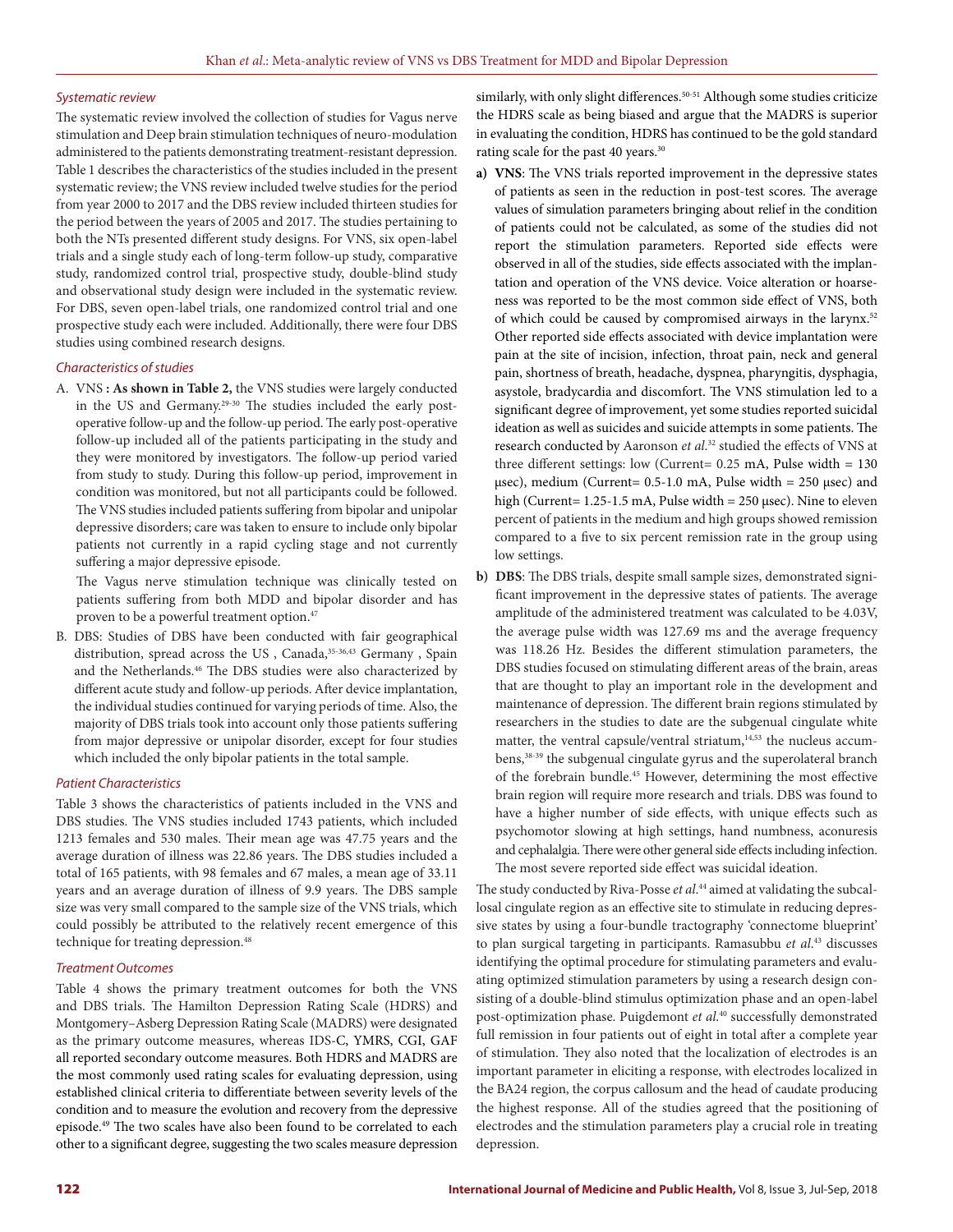| <b>Techniqe</b> | Author                                | Place of study | Nature of study                                                                   | Study period (months)                 |           | Unipolar                       | Bipolar                                       |
|-----------------|---------------------------------------|----------------|-----------------------------------------------------------------------------------|---------------------------------------|-----------|--------------------------------|-----------------------------------------------|
|                 |                                       |                |                                                                                   | Early post-<br>operative<br>follow up | Follow up |                                |                                               |
| VNS             | Rush et al. <sup>23</sup>             | USA            | Open label trial                                                                  | $\sim$                                | 12        | 21                             | $\mathord{\hspace{1pt}\text{--}\hspace{1pt}}$ |
|                 | Sackeim et al. <sup>24</sup>          | <b>USA</b>     | Open pilot study                                                                  | 2.5                                   | 5.5       | 44                             | 16                                            |
|                 | Marangell et al. <sup>25</sup>        | USA            | Long-term follow-up                                                               | $\mathfrak{S}$                        | 12        | 21                             | $\circ$                                       |
|                 | George et al. <sup>26</sup>           | USA            | Comparative study                                                                 | 3                                     | $12\,$    | $VNS + TAU = 90 TAU = 88$      | $VNS+TAU=10 TAU = 12$                         |
|                 | Nahas et al. $^{27}$                  | USA            | Open label trial                                                                  | 3                                     | 24        | 43                             | 16                                            |
|                 | Rush et al. <sup>28</sup>             | USA            | Randomized control trial                                                          | 2.5                                   | 12        | $Treatment = 99 Control = 100$ | Treatment = $13$ Control = $10$               |
|                 | Sperling et al. <sup>29</sup>         | Germany        | Prospective study                                                                 | 2002-2005                             |           | $18\,$                         | $\mathbb{A}$                                  |
|                 | Bajbouj et al. <sup>30</sup>          | Germany        | Open label trial                                                                  | $\mathfrak{S}$                        | 24        | 54                             | 20                                            |
|                 | Christancho et al. <sup>31</sup>      | USA            | Open label trial                                                                  | 2005-2006                             |           | $10\,$                         | $\mathsf{L}\cap$                              |
|                 | Aaronson et al. <sup>32</sup>         | <b>USA</b>     | Double-blind study                                                                | 5.5                                   | 12        | 244                            | 66                                            |
|                 | Tisi et al. $^{\rm 33}$               | Italy          | Open label trial                                                                  | 2006-2009                             |           | 27                             | $\rm \stackrel{A}{\sim}$                      |
|                 | Aaronson et al. <sup>34</sup>         | USA            | Observational study                                                               | 2006-2015                             |           | $VNS = 360$ TAU = 230          | $VNS = 134$ TAU = 71                          |
| <b>DBS</b>      | Mayberg et al. <sup>35</sup>          | USA            | Open label trial                                                                  | $\circ$                               |           | $\mathsf{L}\cap$               | $\overline{ }$                                |
|                 | Lozano et al. $^{36}$                 | Canada         | Open label trial                                                                  | 12                                    |           | 20                             | $\rm \stackrel{AA}{\geq}$                     |
|                 | Malone et al. $\boldsymbol{\delta}^7$ | <b>USA</b>     | Open label trial                                                                  | 12                                    |           | 14                             | $\overline{a}$                                |
|                 | Bewernick et al. <sup>38</sup>        | Germany        | Open label trial                                                                  | 12                                    |           | $10\,$                         | $\lesssim$                                    |
|                 | Bewernick et al. <sup>39</sup>        | Germany        | Open label trial                                                                  | 12                                    |           | $\Box$                         | $\rm NA$                                      |
|                 | Puigdemont et al. <sup>40</sup>       | Spain          | Randomized control and Cross over clinical trial                                  | 12                                    |           | $\infty$                       | $\rm _{NA}$                                   |
|                 | Doughtery et al. <sup>41</sup>        | USA            | Randomized control trial                                                          | 4                                     |           | $30\,$                         | $\rm _{NA}$                                   |
|                 | Holtzheimer et al. <sup>9</sup>       | <b>USA</b>     | Prospective study                                                                 | 24                                    |           | $10\,$                         | $\mathord{\sim}$                              |
|                 | Puigdemont et al. <sup>42</sup>       | Spain          | Double-blind, randomized, sham-controlled, crossover<br>study                     | $\circ$                               |           | 5                              | $\lesssim$                                    |
|                 | Ramasubbu et al. <sup>43</sup>        | Canada         | Biphasic study: Double-blind optimization phase and<br>Open-label phase           | 6                                     |           | 4                              | $\stackrel{\Delta}{\approx}$                  |
|                 | Riva-Posse et al. <sup>44</sup>       | USA            | Open label trial                                                                  | 12                                    |           | $\Box$                         |                                               |
|                 | Bewernick et al. <sup>45</sup>        | Germany        | Open label trial                                                                  | 12                                    |           | $\overline{\phantom{a}}$       | $\overline{ }$                                |
|                 | Bergfeld et al. <sup>46</sup>         | Netherlands    | Biphasic study: Open-label trial and Double-blind,<br>randomized, crossover phase | 12                                    |           | 25                             |                                               |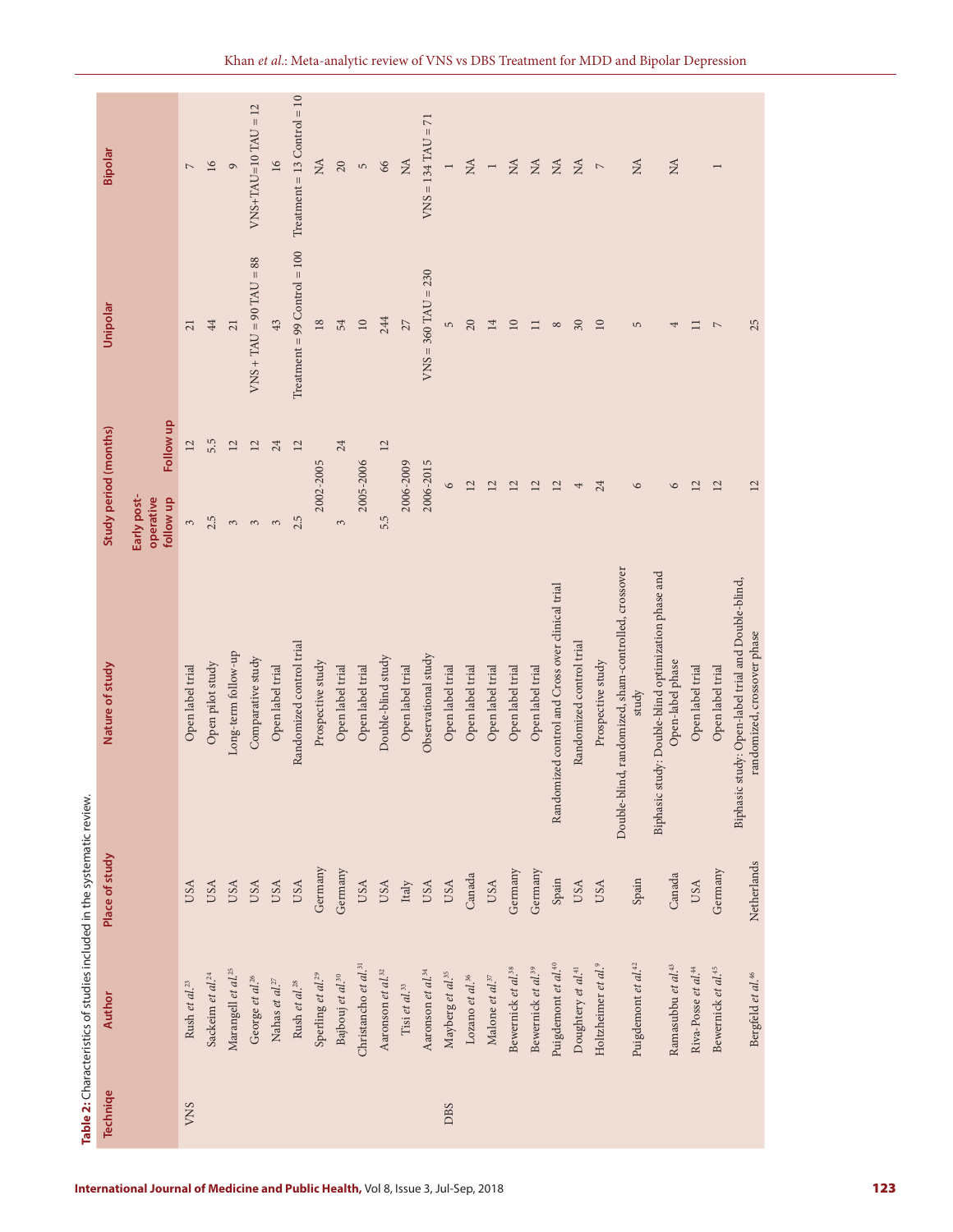|                  |                                      | Table 3: Patient characteristics of the studies included in the systematic review.             |                                                                             |                                                                                                  |                                    |
|------------------|--------------------------------------|------------------------------------------------------------------------------------------------|-----------------------------------------------------------------------------|--------------------------------------------------------------------------------------------------|------------------------------------|
| <b>Technique</b> | <b>Author</b>                        | Age                                                                                            | Gender (F/M)                                                                | <b>Duration of illness/current</b><br>episode                                                    | <b>Duration of</b><br>intervention |
| <b>VNS</b>       | Rush et al. <sup>23</sup>            | $47.5 \pm 7.5$                                                                                 | 20/10                                                                       | $19.3 \pm 13.1$                                                                                  | 3 months                           |
|                  | Sackeim et al. <sup>24</sup>         | $46.8 \pm 8.7$                                                                                 | 39/21                                                                       | $18.1 \pm 10.9$                                                                                  | 3 months                           |
|                  | Marangell et al. <sup>25</sup>       | <b>NA</b>                                                                                      | <b>NA</b>                                                                   | <b>NA</b>                                                                                        | 12 months                          |
|                  | George et al. <sup>26</sup>          | $VNS + TAU = 21.8 \pm 11.9$<br>$TAU = 20.8 \pm 11.5$                                           | $VNS + TAU = 64/36$<br>$TAU = 69/32$                                        | $VNS + TAU = 25.5 \pm 11.9$ TAU<br>$= 25.8 \pm 13.2$                                             | <b>NA</b>                          |
|                  | Nahas et al. <sup>27</sup>           | $46.8 \pm 8.7$                                                                                 | 38/21                                                                       | $46.8 \pm 8.7$                                                                                   | 24 months                          |
|                  | Rush et al. <sup>28</sup>            | Treatment = $47\pm 9$ Control =<br>$45.9 \pm 9$                                                | Treatment = $66/46$<br>$Control = 73/37$                                    | Treatment = $26.10 \pm 11$ Control<br>$= 24.9 \pm 13.0$                                          | 3 months                           |
|                  | Sperling <i>et al.</i> <sup>29</sup> | Treatment = $50.2 \pm 8.5$ Control<br>$= 50 \pm 8.8$                                           | $5F/4M$ (both)                                                              | Treatment = $7.2 \pm 1.9$ Control<br>$= 6.9 \pm 0.8$                                             | <b>NA</b>                          |
|                  | Bajbouj et al. <sup>30</sup>         | $47.4 \pm 11.7$                                                                                | 50/24                                                                       | $19.1 \pm 10.5$                                                                                  | 24 months                          |
|                  | Christancho et al. <sup>31</sup>     | $49 \pm 10$                                                                                    | 9F/6M                                                                       | $31.7 \pm 11.1$                                                                                  | NA                                 |
|                  | Aaronson et al. <sup>32</sup>        | Low dosage = $49.1 \pm 10.5$<br>Medium dosage = $47.2 \pm 11$<br>High dosage = $47.4 \pm 10.8$ | Low dosage $= 68/34$<br>Medium dosage $=$<br>69/32 High dosage<br>$= 73/34$ | Low dosage = $29.8 \pm 12.1$<br>Medium dosage = $26.3 \pm 10.9$<br>High dosage = $27.0 \pm 12.1$ | <b>NA</b>                          |
|                  | Tisi et al. <sup>33</sup>            | $57.5 \pm 14$                                                                                  | 9F/18M                                                                      | $18.5 \pm 13.3$                                                                                  | 24 months                          |
|                  | Aaronson et al. <sup>34</sup>        | $VNS = 48.9 \pm 10.12$ TAU =<br>49.9 ±11.07                                                    | $VNS = 350/144$ TAU<br>$= 211/90$                                           | <b>NA</b>                                                                                        | <b>NA</b>                          |
| <b>DBS</b>       | Mayberg et al. <sup>35</sup>         | $29.5 \pm 12$                                                                                  | 3F/3M                                                                       | $29.5 \pm 12$                                                                                    | 6 months                           |
|                  | Lozano et al. <sup>36</sup>          | $27.1 \pm 8.3$                                                                                 | 11F/9M                                                                      | $27.1 \pm 8.3$                                                                                   | 12 months                          |
|                  | Malone et al. <sup>37</sup>          | $25.3 \pm 10.5$                                                                                | 11F/4M                                                                      | $25.3 \pm 10.5$                                                                                  | 12 months                          |
|                  | Bewernick et al. <sup>38</sup>       | $48.6 \pm 11.7$                                                                                | 4F/6M                                                                       | $48.6 \pm 11.7$                                                                                  | 24 months                          |
|                  | Bewernick et al. <sup>39</sup>       | $48.36 \pm 11.08$                                                                              | 4F/7M                                                                       | $48.36 \pm 11.08$                                                                                | 24 months                          |
|                  | Puigdemont et al. <sup>40</sup>      | $24.9 \pm 5.3$                                                                                 | 6F/2M                                                                       | $24.9 \pm 5.3$                                                                                   | 6 months                           |
|                  | Doughtery et al. <sup>41</sup>       | Active= $46.6$ Control = $48.9$                                                                | 17/13                                                                       | $Active = 46.6$<br>$Control = 48.9$                                                              | <b>NA</b>                          |
|                  | Holtzheimer et al. <sup>9</sup>      | $42 \pm 8.9$                                                                                   | 10F/7M                                                                      | $42 \pm 8.9$                                                                                     | <b>NA</b>                          |
|                  | Puigdemont et al. <sup>42</sup>      | $OFF-ON = 27.5 \pm 0.7 ON-OFF$<br>$= 20.3 \pm 2.5$                                             |                                                                             | $OFF-ON = 27.5 \pm 0.7$ ON-OFF<br>$= 20.3 \pm 2.5$                                               | 6 months                           |
|                  | Ramasubbu et al. <sup>43</sup>       | $17.25 \pm 5.0$                                                                                | 3F/1M                                                                       | $17.25 \pm 5.0$                                                                                  | 6 months                           |
|                  | Riva-Posse et al. <sup>44</sup>      | 48.73±10.10                                                                                    | 9F/2M                                                                       | $48.73 \pm 10.10$                                                                                | 12 months                          |
|                  | Bewernick et al. <sup>45</sup>       | $41.9 \pm 8.70$                                                                                | 3F/5M                                                                       | $41.9 \pm 8.70$                                                                                  | <b>NA</b>                          |
|                  | Bergfeld et al. <sup>46</sup>        | $53.2 \pm 8.4$                                                                                 | 17/8                                                                        | $53.2 \pm 8.4$                                                                                   | <b>NA</b>                          |

## Meta-analysis *Effect Size*

The present meta-analytic review evaluates the treatment efficacy of two neuromodulation techniques, VNS and DBS, as established by published research. The treatment designs recorded improvement in terms of pre- and post-test scores, with treatment administered to a single group of patients. To observe the reported efficacy of individual treatment arms, the meta-analysis was conducted separately for each technique and the summary effect sizes were compared to determine the efficacy and sensitivity of each treatment.<sup>54</sup> A higher value of summary effect size indicates a higher degree of improvement in scores, thus the associated efficacy of the treatment methodology.

HDRS: The summary effect size (standard difference in means) for VNS and DBS groups was 1.247 and 2.063 respectively, as shown in Figure 2. These figures indicate that DBS is more effective than VNS, as reported by the analyzed studies, during the early postoperative follow-up (three months) in treating depression. With respect to heterogeneity, the VNS group of studies had the value of  $I^2$  statistic of 87.46, p=0.00, indicating (84.76%) a high level of significant heterogeneity among the studies, whereas the DBS group of studies had the value of  $I<sup>2</sup>$  statistic of 0.00, but  $p=0.740$ , indicating insignificant heterogeneity among the studies.<sup>22</sup> MADRS: The summary effect size (standard difference in means) for VNS and DBS groups was 1.110 and 1.996 respectively, as shown in Figure 3. This indicated the higher efficacy of DBS over VNS, as reported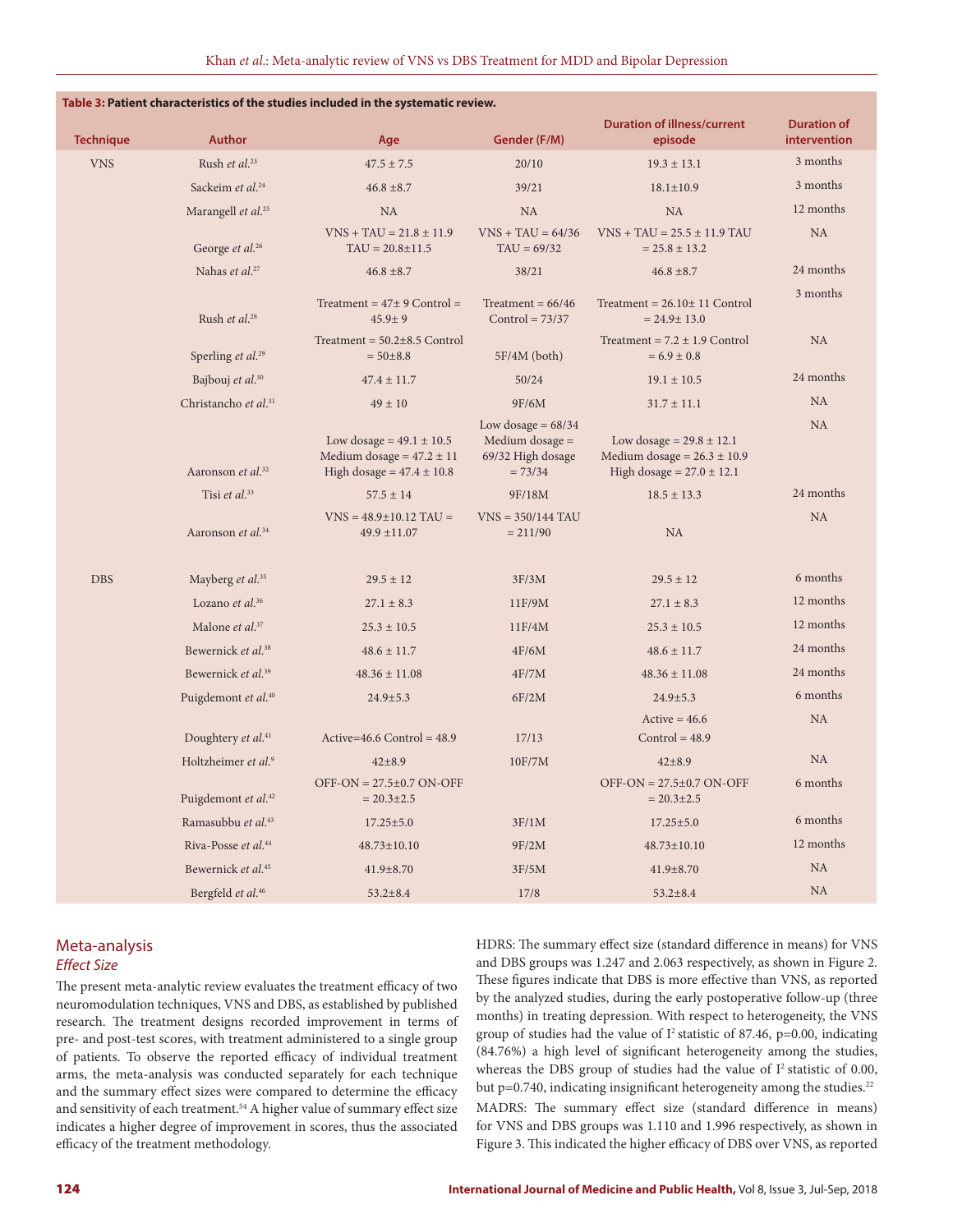|                  |                                  |                                          | <b>Stimulation Parameters</b>   |                                 |              |                                                                           | <b>Treatment effect</b>                                  |                      |                                                              |                                                              | patients reporting<br>Percentage of<br>side effects<br>Number/ |
|------------------|----------------------------------|------------------------------------------|---------------------------------|---------------------------------|--------------|---------------------------------------------------------------------------|----------------------------------------------------------|----------------------|--------------------------------------------------------------|--------------------------------------------------------------|----------------------------------------------------------------|
| <b>Technique</b> | Author                           | Amplitude                                | Pulse width                     | Frequency                       |              | Primary outcomes (HDRS, MADRS)                                            |                                                          |                      | Secondary outcomes (IDS-C, MADRS, YMRS, CGI,<br>GAF)         |                                                              |                                                                |
|                  |                                  | (Volt, V)                                | $\overline{\text{m}}$           | (Hertz)                         |              | <b>Baseline</b>                                                           | Endpoint                                                 |                      | Baseline                                                     | Endpoint                                                     |                                                                |
|                  |                                  |                                          |                                 |                                 | <b>HDRS</b>  | $38. \pm 65.5$                                                            | $23.0 \pm 10.8$                                          | CGI                  | $5.3 + 0.7$                                                  | $3.7 \pm 1.4$                                                |                                                                |
|                  |                                  |                                          |                                 |                                 |              |                                                                           |                                                          | $\mathsf{GAF}$       | $40.6 \pm 6.8$                                               | $61.9 \pm 16.8$                                              |                                                                |
| VNS              | Rush et al. <sup>28</sup>        | $\stackrel{\Delta}{\approx}$             | 250-500                         | $20 - 30$                       | <b>MADRS</b> | 33.8(5.6)                                                                 | $20.1 \pm 12.2$                                          | <b>YAMRS</b>         | $2.3 \pm 1.3$                                                | $1.9\pm3.4$                                                  | $> 7\%$                                                        |
|                  |                                  |                                          |                                 |                                 | HDRS         | $36.8 \pm 5.8$                                                            | $24.7 \pm 10.9$                                          | CGI                  | $5.2 \pm 0.7$                                                | $3.9 \pm 1.3$                                                |                                                                |
|                  |                                  |                                          |                                 |                                 |              |                                                                           |                                                          | GAF                  | $40.6 \pm 6.0$                                               | $57.4 \pm 16.2$                                              |                                                                |
|                  |                                  |                                          |                                 |                                 |              |                                                                           |                                                          | $\operatorname{BDI}$ | $34.9 \pm 7.7$                                               | $23.0 \pm 11.1$                                              |                                                                |
|                  | Sackeim et al. <sup>24</sup>     | $\stackrel{\triangle}{\approx}$          | 250-500                         | $20 - 30$                       | <b>MADRS</b> | $33.4 + 5.2$                                                              | $22.9 \pm 11.7$                                          | <b>YMRS</b>          | $2.1\pm1.5$                                                  | $2.1 \pm 3.3$                                                | $\geq 5\%$                                                     |
|                  |                                  |                                          |                                 |                                 | <b>HDRS</b>  | $38 \pm 5.5$                                                              | $23 \pm 10.8$                                            | CGI                  | $5.3 + 0.7$                                                  | $3.7 \pm 1.4$                                                |                                                                |
|                  |                                  |                                          |                                 |                                 |              |                                                                           |                                                          | GAF                  | $40.6 \pm 6.8$                                               | $61.9 \pm 16.8$                                              |                                                                |
|                  | Marangell et al. <sup>25</sup>   | $\stackrel{\Delta}{\simeq}$              | $\stackrel{\Delta}{\simeq}$     | $\stackrel{\Delta}{\simeq}$     | <b>MADRS</b> | $33.8 \pm 5.6$                                                            | $20.1 \pm 12.2$                                          | <b>YMRS</b>          | $2.3 \pm 1.3$                                                | $1.9 + 3.4$                                                  | $\geq 5\%$                                                     |
|                  | George et al. <sup>26</sup>      | $\stackrel{\Delta}{\simeq}$              | $\stackrel{\Delta}{\simeq}$     | $\lesssim$                      | <b>HDRS</b>  | $\pm$ 5.7 TAU = 27.5<br>$VNS+TAU = 28$<br>$\pm$ 5.1                       | $VNS+TAU = 28 \pm 5.7$<br>$TAU = 27.5 \pm 5.1$           |                      |                                                              |                                                              |                                                                |
|                  |                                  |                                          |                                 |                                 | <b>HDRS</b>  | $46.8 \pm 8.7$                                                            | $24.9 \pm 11.2$                                          | CGI                  | $4.1 \pm 0.7$                                                | $2.9 + 1.1$                                                  |                                                                |
|                  |                                  |                                          |                                 |                                 |              |                                                                           |                                                          | GAF                  | $40.6 \pm 6.0$                                               | 57.4±16.2                                                    |                                                                |
|                  | Nahas et al. $^{27}$             | $\lesssim$                               | $\rm _{NA}$                     | $\rm \stackrel{A}{\simeq}$      | <b>MADRS</b> | 33.4±5.7                                                                  | $22.9 \pm 11.7$                                          | <b>YMRS</b>          | $2.1 + 1.6$                                                  | $2.1 + 3.3$                                                  | $\geq 10\%$                                                    |
|                  |                                  |                                          |                                 |                                 | <b>HDRS</b>  | 28.80±5.3 Control<br>$\label{eq:1} {\rm Treatment} =$<br>$= 29.7 \pm 5.2$ | Treatment = $45.1 \pm 33.4$<br>Control = $45\pm 30.7$    | $IDS-SR$             | Treatment = $44.30\pm$<br>59.1 Control $=$<br>$45.4 \pm 8.5$ | Treatment = $21.2\pm$<br>$25.4$ Control =<br>$16.3 \pm 26.2$ |                                                                |
|                  | Rush et al. <sup>23</sup>        | $\stackrel{\Delta}{\simeq}$              | 500                             | $20\,$                          | MADRS        | $6.3$ Control = $31.9\pm$<br>Treatment = $31.40\pm$<br>6.3                | Treatment = $17.1 \pm 31.2$<br>$Control = 12.4 \pm 27.1$ |                      |                                                              |                                                              | $\geq 10\%$                                                    |
|                  | Sperling et al. <sup>29</sup>    | $\stackrel{\Delta}{\simeq}$              | $\stackrel{\Delta}{\approx}$    | $15 - 30$                       | HDRS         | $23.7 \pm 2.4$                                                            | $10.2 \pm 2.4$                                           |                      |                                                              |                                                              | $\tilde{A}$                                                    |
|                  |                                  |                                          |                                 |                                 | <b>HDRS</b>  | $34.0 \pm 5.8$                                                            | $22.1 \pm 11.5$                                          | $IDS-SR$             | $47.6 \pm 9.1$                                               | $33.2 \pm 15.9$                                              |                                                                |
|                  | Bajbouj et al. <sup>30</sup>     | $\lesssim$                               | $\rm \stackrel{\Delta}{\Sigma}$ | $\rm _{NA}$                     | <b>MADRS</b> | $32.9 \pm 6.4$                                                            | $20.5 \pm 11.7$                                          | CGI                  | $5.5 \pm 0.9$                                                | $3.9 + 1.6$                                                  | $\geq 3\%$                                                     |
|                  | Christancho et al. <sup>31</sup> | $\stackrel{\triangle}{\scriptstyle\sim}$ | 220                             | 25                              | <b>HDRS</b>  | $29.36 \pm 4.58$                                                          | $15.84 \pm 8.8$                                          | CGI                  | $\widetilde{\Sigma}$                                         | $\tilde{P}$                                                  | $\ge 6.7\%$                                                    |
|                  | Aaronson et al. <sup>32</sup>    | $\stackrel{\Delta}{\simeq}$              | 130                             | $20\,$                          |              | $\mathop{\rm NA}\nolimits$                                                | $\tilde{\mathbf{z}}$                                     |                      | $\stackrel{\triangle}{\Sigma}$                               | $\stackrel{\triangle}{\Sigma}$                               | $\geq 1\%$                                                     |
|                  | Tisi et al. $33$                 | $\lesssim$                               | $\stackrel{\Delta}{\approx}$    | $\lesssim$                      | <b>HDRS</b>  | $25.6 \pm 4.0$                                                            | $15.3 \pm 7.7$                                           |                      |                                                              | $\rm \stackrel{A}{\simeq}$                                   | $\mathop{\rm NA}\nolimits$                                     |
|                  |                                  |                                          |                                 |                                 |              |                                                                           | Response rate: VNS arm = $67.6\%$ ; TAU =                | CGI                  | Response rate: VNS arm = 79.9%%; TAU<br>$= 48.6%$            |                                                              | $\tilde{M}$                                                    |
|                  | Aaronson et al. <sup>34</sup>    | $\tilde{M}$                              | $\stackrel{\triangle}{\approx}$ | $\stackrel{\triangle}{\approx}$ | <b>MADRS</b> |                                                                           | 40.9%<br>QIDS                                            |                      | Response rate: VNS arm<br>$64.7\%$ ; TAU = $41.7\%$          | $\tilde{P}$                                                  |                                                                |
|                  |                                  |                                          |                                 |                                 |              |                                                                           |                                                          |                      |                                                              |                                                              |                                                                |

Continued... Continued...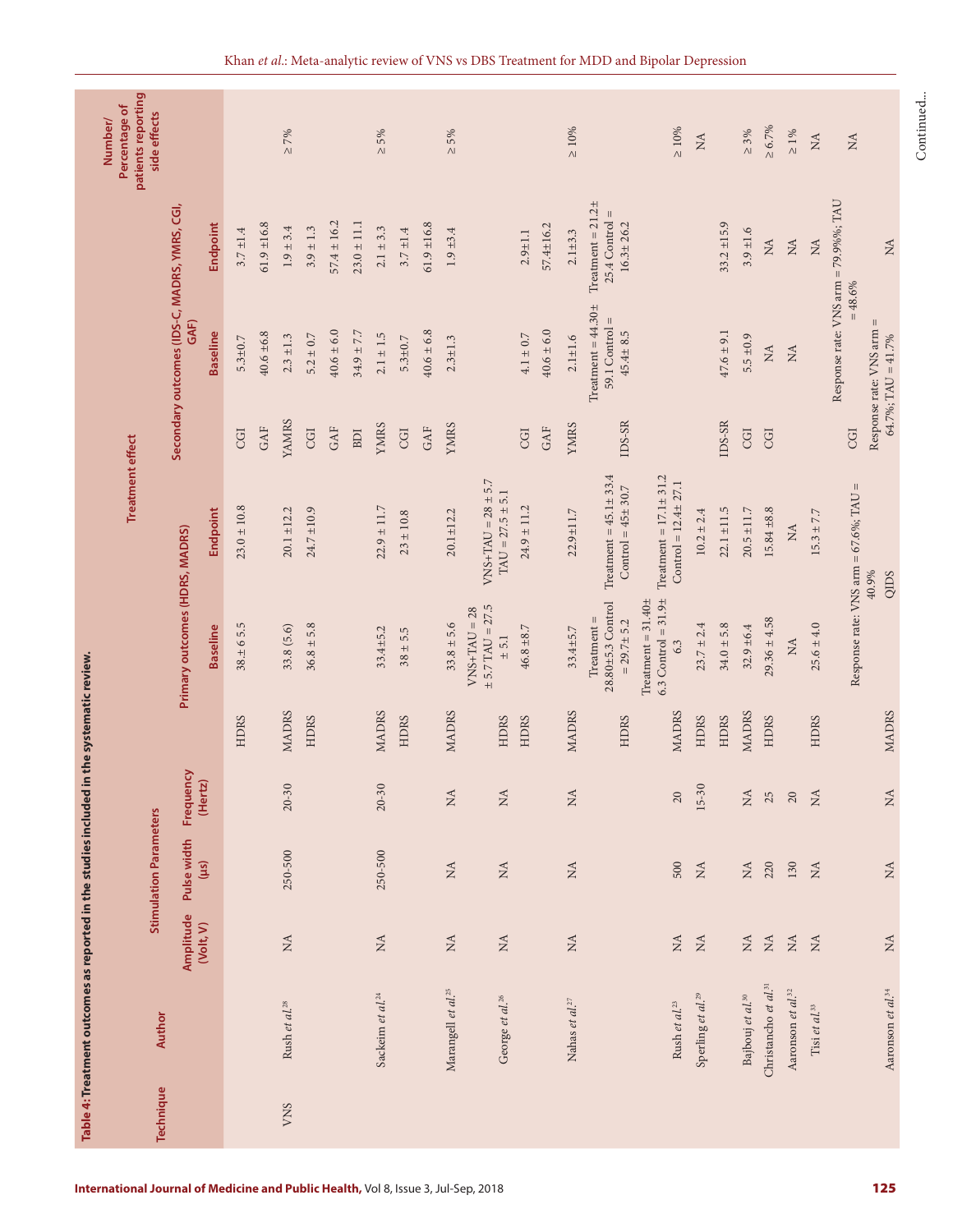| <b>DBS</b> |                                    |                 |                 |                                | <b>HDRS</b>  | 34.6±1.9                           | $18.8 + 10.6$                                |                                                                     |              |                                |                                                            |
|------------|------------------------------------|-----------------|-----------------|--------------------------------|--------------|------------------------------------|----------------------------------------------|---------------------------------------------------------------------|--------------|--------------------------------|------------------------------------------------------------|
|            | Mayberg et al. <sup>35</sup>       | 4               | $60\,$          | 130                            | <b>MADRS</b> | $33.3 + 4.5$                       | $17.4 \pm 10.1$                              | CGI                                                                 | 6.2(0.4)     | 4.2(0.6)                       | $\mathfrak{S}$                                             |
|            |                                    |                 |                 |                                |              |                                    |                                              | CGI                                                                 | 5.1 $(0.7)$  | 3.4(1.2)                       |                                                            |
|            |                                    |                 |                 |                                |              |                                    |                                              |                                                                     |              |                                |                                                            |
|            |                                    |                 |                 |                                |              |                                    |                                              | BAI                                                                 | 14.1 (9.2)   | 12.8(10.2)                     |                                                            |
|            | Lozano et al. <sup>36</sup>        | $3.5 - 5$       | 90              | 130                            | <b>HDRS</b>  | $24.4 \pm 3.5$                     | $11.8 \pm 5.9$                               | BDI                                                                 | 27.5(9.2)    | 22.3(11.8)                     | 20                                                         |
|            |                                    |                 | $113.0 +$       |                                | <b>HDRS</b>  | $33.1 \pm 5.5$                     | $17.5 \pm 8.2$                               |                                                                     |              |                                |                                                            |
|            | Malone et al. <sup>37</sup>        | $6.7 \pm 1.8$   | 45.0            | 100-130                        | <b>MADRS</b> | $34.8 \pm 7.3$                     | $16.1 \pm 9.2$                               | GAF                                                                 | 43.4(2.8)    | 58.4(8.4)                      | $\geq 4\%$                                                 |
|            |                                    |                 |                 |                                | <b>HDRS</b>  | 32.5                               | 23.8                                         |                                                                     |              |                                |                                                            |
|            | Bewernick et al. <sup>38</sup>     | $2V-4V$         | 90              | 130                            | MADRS        | $32.3 \pm 3.7$                     | $23.4 \pm 4.7$                               | $\stackrel{\triangle}{\simeq}$                                      |              |                                | 26                                                         |
|            |                                    |                 |                 |                                |              |                                    |                                              | Activities,<br>MADRS,<br>HAMA,<br>Physical<br>SF-36,                |              |                                |                                                            |
|            | Bewernick et al. <sup>39</sup>     | $1.5 - 10$      | 60-120          | 100-150                        | <b>HDRS</b>  | $32.2 \pm 5.5$                     | $20.2 \pm 7.5$                               | health                                                              | $\lesssim$   | $\mathbb{A}$                   | $\overline{41}$                                            |
|            | Puigdemont et al. <sup>40</sup>    | $3.5 - 5$       | 90              | 135                            | MADRS        | $28.5 \pm 6.0$                     | $31.08 \pm 11.3$                             | $\lesssim$                                                          | $\mathbf{I}$ |                                | $\tilde{3}$                                                |
|            | Doughtery et al. <sup>41</sup>     | $0-8\mathrm{V}$ | 90-120          | $\stackrel{\triangle}{\Sigma}$ | <b>MADRS</b> | Control= $36.4$<br>Active = $37.7$ | Active =29.7 Control=<br>27.4                | $\stackrel{\Delta}{\simeq}$                                         | $\mathbf{I}$ | $\mathbf{I}$                   | 25                                                         |
|            | Holtzheimer<br>et al. <sup>9</sup> | $\lesssim$      | $\overline{91}$ | 130                            | <b>HDRS</b>  | $23.9 \pm 0.7$                     | $7.3\pm0.7$                                  | BDI-II<br>GAF,                                                      | $\tilde{z}$  | $\tilde{z}$                    | $\circ$                                                    |
|            |                                    |                 |                 |                                |              | $3.5 \pm 2.1$                      | $8.5 \pm 12.0$                               |                                                                     |              |                                |                                                            |
|            |                                    |                 |                 |                                | HDRS         | $3.7 \pm 2.3$                      | $7.0 \pm 5.6$                                |                                                                     |              |                                |                                                            |
|            |                                    |                 |                 |                                |              |                                    |                                              |                                                                     |              |                                |                                                            |
|            |                                    |                 |                 |                                | <b>MADRS</b> | $2.0 \pm 2.8$                      | $8.5 \pm 12.0$                               |                                                                     |              |                                |                                                            |
|            | Puigdemont et al. <sup>42</sup>    | $3.5 - 5$       | 120-240         | 130-135                        |              | $3.4 \pm 2.5$                      | $7.7 \pm 4.5$                                | $\mathbb{A}$                                                        |              |                                | $\mathbb{A}$                                               |
|            |                                    |                 |                 |                                |              | $30.75 + 2.9$                      | $19.75 + 5$                                  |                                                                     |              |                                |                                                            |
|            |                                    |                 |                 |                                | <b>HDRS</b>  | $23.09 + 2.55$                     | $8 + 5.04$                                   |                                                                     |              |                                |                                                            |
|            | Ramasubbu et al. <sup>43</sup>     | $2V-5V$         | 90-450          | 5-185                          | <b>MADRS</b> | $37.75 + 3.8$                      | $29.25 \pm 8.4$                              | $\stackrel{\triangle}{\Sigma}$                                      |              |                                | $\mathbf{c}$                                               |
|            | Riva-Posse et al. <sup>44</sup>    | $2V-5V$         | 150-450         | 130                            | HDRS         | $28.13 \pm 4.67$                   | $10.5 \pm 10.39$                             | activities,<br>MADRS,<br>Positive<br>HAMA,<br>SF-36,<br>BDI,<br>GAF | $\mathbf{I}$ |                                | $\stackrel{\triangle}{\Sigma}$                             |
|            | Bewernick et al. <sup>45</sup>     | $\lesssim$      | 91              | 130                            | HDRS         | $22.2 + 4.9$                       | $15.9 + 9.2$                                 | $DSS-S$                                                             | $\mathbf{I}$ | $\mathbf{I}$                   | $\stackrel{\displaystyle\triangle}{\scriptstyle\triangle}$ |
|            |                                    |                 |                 |                                | HDRS         | 22.2(4.9)                          | Active = $13.6(7.8)$<br>$Sham = 23.1 (5.1$   |                                                                     |              | Active = $32.6$                | Optimization = 14<br>$Stimulation = 18$                    |
|            | Bergfeld et al. <sup>46</sup>      | $2.5 - 6$       | $90\,$          | 130-180                        | <b>MADRS</b> | 13.6(7.8)                          | Active = $34.1b(7.7)$<br>$Sham = 21.3(13.5)$ | $DSS-S$                                                             | 49.3 (10.1)  | $(19.1)$ Sham =<br>46.6 (11.3) | Crossover phase<br>$=12$                                   |

OF DEPRESSIVE SYMPTOMATOLOGY- SELF-RATED; QIDS = QUICK INVENTORY OF DEPRESSIVE SYMPTOMATOLOGY; TAU = TREATMENT AS USUAL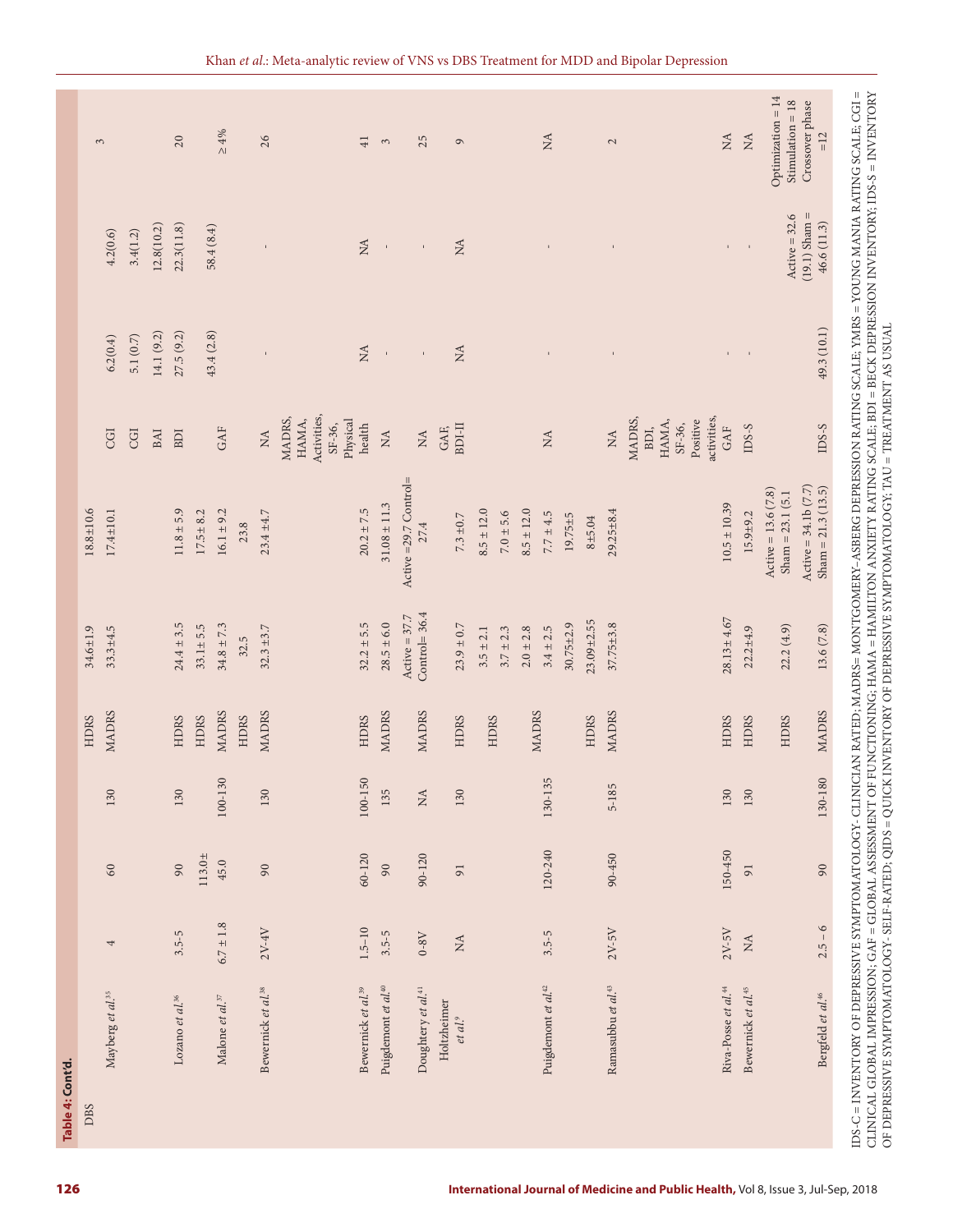

**Figure 2:** Forest plot for VNS and DBS treatment scores with respect to the HDRS rating scale.



**Figure 3:** Forest plot for VNS and DBS treatment scores with respect to MADRS rating scale.



**Figure 4:** Funnel plot for VNS studies.

by studies, during the early post-operative follow-up (three months), in treating depression. With respect to heterogeneity, the VNS group of studies had the value of  $I^2$  statistic of 80.75, p=0.00, indicating (80.75%) a high level of significant heterogeneity among the studies, whereas the DBS group of studies had the value of  $I^2$  statistic of 0.00, but  $p = 0.761$ , indicating an insignificant heterogeneity among the studies.<sup>22</sup>

#### *Publication Bias*

The data suffered from inherent bias pertaining to study designs, as the age and duration of the illness of the subjects in VNS and DBS groups were not comparable. Also, the VNS publications were older than the DBS publications.



**Figure 5:** Funnel plot for DBS studies.

- a) VNS**:** The publication bias was tested and the funnel plot was obtained, depicted in Figure 4. The plot was asymmetrical, with Egger's rank test showing an intercept =  $6.43$ ,  $p = 0.04$ , indicating the presence of bias.
- b) DBS: We tested the publication bias was tested obtained the funnel plot, which is depicted in Figure 5. The plot was asymmetrical, with Egger's rank test showing an intercept of  $-2.59$ ,  $p = 0.31$ , indicating symmetry in funnel plot and an insignificant publication bias.

## **DISCUSSION**

Vagus Nerve Stimulation (VNS) and Deep Brain Stimulation (DBS) both involve electrical stimulation of the neural target via an implanted device.55 The constant electrical stimulation results in the alteration of the activity of the targeted brain area; depending upon the location of the implant, these NTs have proven to be effective in bringing relief to patients suffering from MDD and bipolar depression.<sup>56</sup>

VNS involves the placement of a pulse-generating device subcutaneously wrapped around the left Vagus nerve, with the stimulatory effect resulting in changes in neurotransmitters such as serotonin, glutamate, norepinephrine and GABA, all of which are indicated in depression pathogenesis and improving mood. This treatment also brings about changes in the anatomy of brain regions and blunts mild stress events that may eventually result in stress sensitization in the individual.<sup>57</sup>

DBS involves invasive surgery and the electrode placement varies. This variation has been a topic of research: different studies have targeted different areas of brain, such as the Subcingulate–Broadmann area 25, the Ventral anterior internal capsule/ventral striatum (VC/VS), the Nucleus accumbens (NAcc), the Inferior thalamic peduncle and the Lateral habenula.<sup>14</sup> Though DBS has been known to improve mood in depression, the technique is still being tested to determine which brain areas obtain optimal results.

The stimulation of Nucleus accumbens (NAcc) has been observed to play a significant role in the abnormal reward process, whereas VC/VS stimulation has been shown to improve concomitant symptoms of depression in patients treated with OCD. Even though VNS and DBS have proved themselves to significantly improve the symptoms of MDD and bipolar depression, these methods are also associated with certain shortcomings. The foremost drawback associated with both is the expense of treatment, the special aftercare required, the invasive nature of procedure and the risk of hemorrhages.58 These techniques are also associated with certain diverse events such as infections due to implants, neck pain, dyspnea, dysphagia, vomiting, voice alteration, headache and other conditions.<sup>59</sup>

The two techniques vary significantly in their mode of action: VNS has been demonstrated to act upon the prefrontal cortex and limbic structures, whereas the mode of action of DBS is still under investigation. The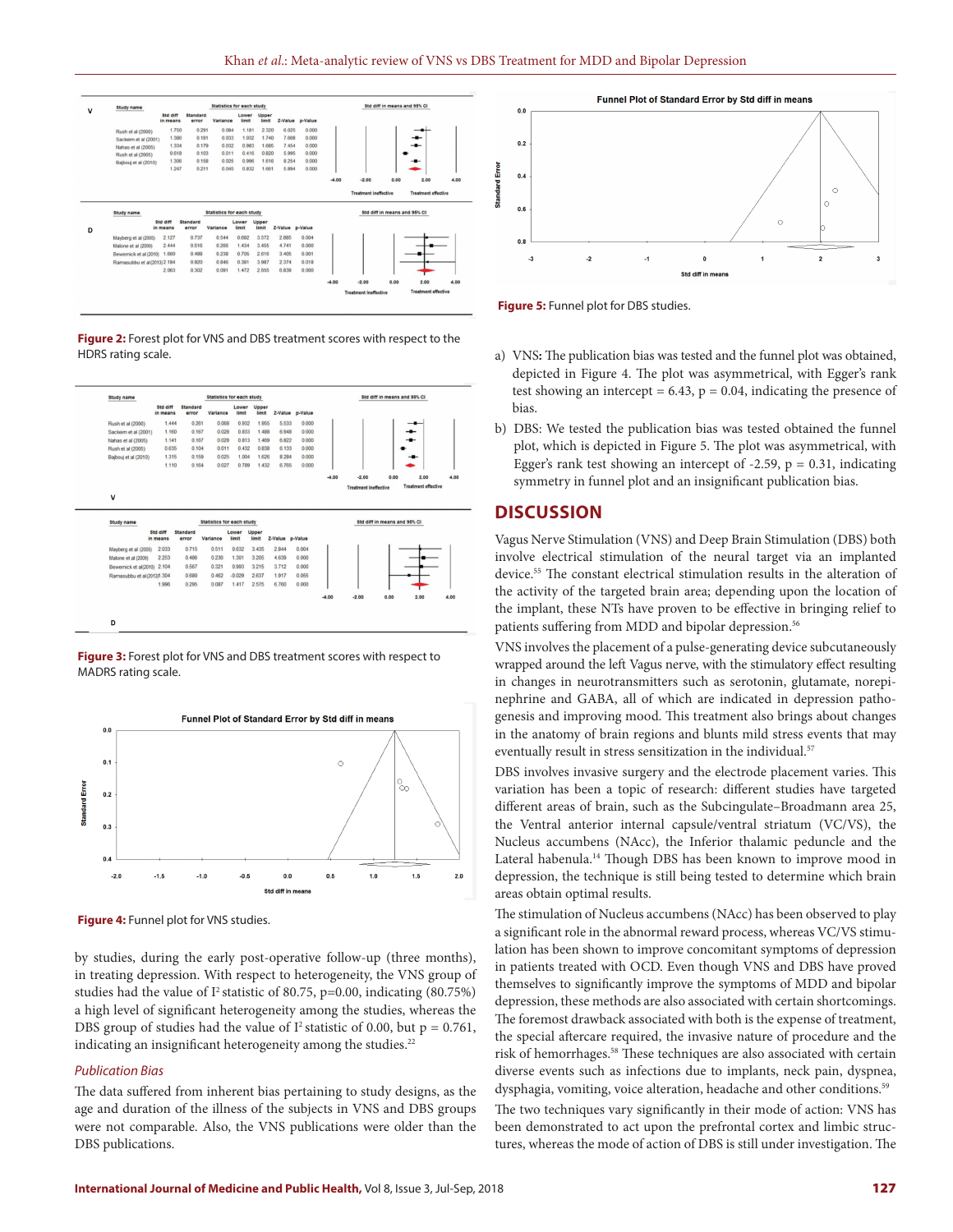deeply invasive nature of this technique has been associated with its action on areas far beyond the targeted region. Thus, it has been associated with putative modeling of the complex neural networks and is perceived to influence larger volumes of neural tissue, depending upon the stimulation parameters.<sup>60</sup> The mode of action of the two techniques is yet to be understood completely, even using advanced neuroimaging techniques.

The clinical studies are still in their nascent stage and researchers continue to establish the safety and efficacy of these treatment methods. The results of the individual VNS and DBS meta-analyses has shown that these treatment methods indeed provide benefit, even in patients who previously exhibited high refractory responses with previous drug and ECT treatments. The long periods of follow-up in VNS treatment provide evidence for the stability of the technique in bringing long-term relief to patients, as the study outcomes showed continued improvement in scores even after a period of 12-24 months. Although DBS has shown promising results, the results suffer limitation in terms of sample size and randomized controlled data.<sup>61</sup>

The invasive nature of the treatment methodologies causes some patients to be reluctant to undergo such treatments; however, in spite of recorded side effects, patients generally tolerate the surgery and continued stimulation well. A major effort is being directed towards the optimization of the stimulation parameters, a consideration that is even more important using DBS because different areas of the brain are structured differently and have relatively different impedance profiles. The stimulation of different brain areas involves impacting different surface areas and thus different charge densities are required. Overall, VNS and DBS are suitable treatment methods for providing relief to patients with mental illnesses.

The present meta-analytic review has compared the relative efficacies of the two emerging neurostimulation treatment methodologies for depression, namely VNS and DBS. The present study is the first one to attempt such a comparison of these techniques. The comparison of the summary effect sizes showed the superiority of DBS over VNS in ameliorating depression.

The summary effect size for VNS was lower than that of DBS groups, indicating that DBS method of brain stimulation is more effective than VNS. The finding is corroborated by the tests of heterogeneity: while the VNS group of studies indicated a high level of significant heterogeneity among the studies, the DBS group indicated insignificant level of heterogeneity. Thus, it may be that DBS is more efficacious than VNS. Additionally, the presence of publication bias in the case of VNS and the insignificant publication bias in the DBS studies further supports the claim that DBS is more efficient than VNS. Thus, the current meta-analysis demonstrates that Deep Brain Stimulation (DBS) is a better treatment modality for Major Depressive Disorder and Bipolar Depression than Vagus Nerve Stimulation (VNS).

However, as the clinical profile of patients in the VNS group and DBS group were very different in terms of age for treatment of MDD and bipolar depression, the duration of the illness and the duration of follow-up or intervention, it is relatively difficult to make direct comparison between these two treatment interventions. To be able to make these comparisons, it is necessary to have reasonably matched studies (both in terms of participants and in terms of methodologies). Since such matched studies do not exist in published literature, it may not be practical to interpret the difference in effect size reported from the meta-analysis as being evidence for one being a better treatment.

#### *Limitations*

The present study suffers from certain inherent limitations in terms of the studies included and in terms of statistical procedures. The foremost limitation is that the results generated from the present study could not

be extrapolated to a general, large-scale population, as studies that were analyzed included research with very small sample sizes, especially the DBS studies. The clinical profile of patients in the VNS group and DBS group were very different in terms of age, duration of illness and duration of follow up or intervention. Another limitation is that these techniques are relatively new in the domain of psychiatric procedures and the complete implications are not yet known. Additionally, the VNS trials included bipolar patients (though they were also in a depressive state) with those suffering from major depression; therefore, it is unclear how effective VNS is for treating unipolar depressive states. (The present review includes only two studies<sup>29,33</sup> in which the VNS technique was used with only one clinical group.) Therefore, the comparison was, in some ways, comparing apples to oranges: studies of unipolar patients were compared with studies that included both unipolar and bipolar patients. And while the results of the statistical analysis and subsequent comparison of summary effect size have indicated that DBS is the superior treatment methodology, the disparity between the sample sizes of VNS and DBS also posed a limitation to the conclusions drawn from the meta-analysis. This led to the biggest limitation: because the studies included different sample sizes (and the samples themselves were so different), because the types and durations of the treatments varied and because one group was more homogenous than the other, direct comparisons could not be made. Thus, while the summary effects were different, it is not clear that these are very conclusive.

#### *Implications of research*

The treatment of mental illnesses is a fertile area of research and the increase in refractory responses in patients with depression calls for improved treatment methods. This meta-analysis seems to indicate that DBS is a more effective treatment. However, the present review is a pilot review subject to limitations. Those limitations can and should be utilized as a framework for outlining problems in the research and suggesting the types of research that should be done, calling future researchers to delve deeper into the problem and present concrete evidence. The analysis has suggested that DBS can improve major depressive states through the stimulation of brain regions. However, an investigation into the region of the brain producing the highest level of response is required, with simultaneous optimization of stimulation parameters. Also, there is a need for controlled trials to confirm the efficacy of treatment in diagnosed patients as compared to control groups. The stimulation parameters may also function as criteria for customized therapy for non-responders, allowing the adjustment of the parameters in order to obtain suitable responses. The invasive nature of these stimulation techniques requires close monitoring of patient, however, as these techniques have not been tested on a larger scale with large numbers of people and the associated cognitive and physiological effects have yet to be identified.

## **CONCLUSION**

The VNS and DBS techniques have been found to be suitable for treating major depression. The long-term follow-up periods of some of these studies have indicated that these methods may provide long-term, sustained and stable relief for patients. The stimulation parameters and positioning of electrodes were also seen as predictors of response; in other words, some techniques and positioning proved more effective than others. However, studies with larger sample sizes and synchronous experimental and control groups are required. There is a need for studies whose participants are more similar in age with similar durations of the illness and a need for studies which match in terms of the type of stimulation used and the duration of the treatment. However, these methods are showing promising results and taken together with suitable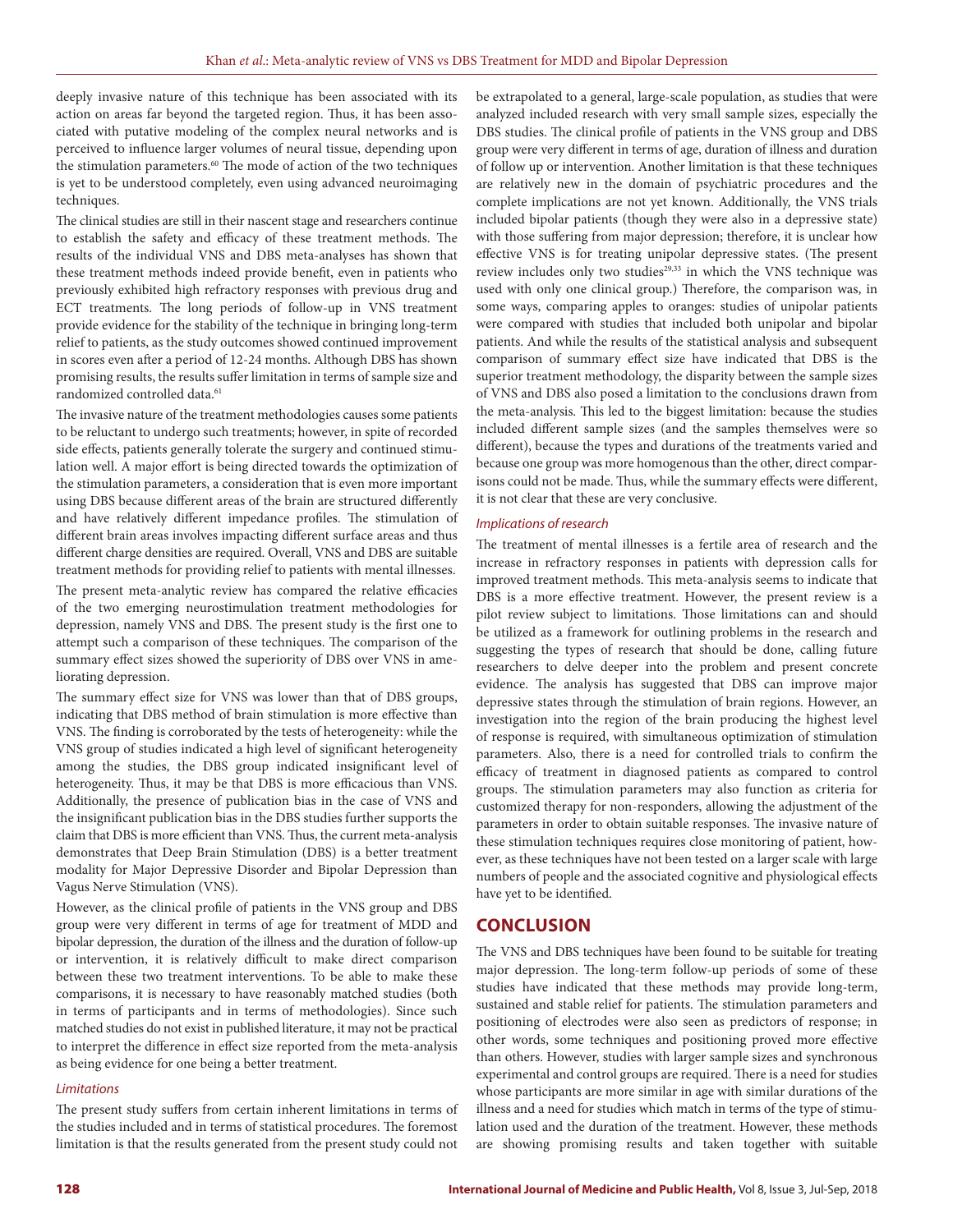medications, they could be used in the management of treatment-resistant depression.

## **CONFLICT OF INTEREST**

The authors declare no conflict of interest.

## **ABBREVIATIONS**

**VNS:** Vagus Nerve Stimulations; **DBS:** Deep Brain Stimulation; **MDD:** Major Depressive Disorder; **TRD:** Treatment Resistant Depression; **ECT:** Electro Convulsive Therapy; **OCD:** Obsessive Compulsive Therapy; **TAU:** Treatment As Usuals; **GA:** Generalized Anxiety**; rTMS:** Transcrania Magnetic Stimulation; **NTs:** Neuromodulation Techniques; **DCS:** Direct Cortical Stimulation; **rTDS:** Transcranial Direct Current stimulation; **GABA:** Gamma-Aminobutyric Acid; **tDCS:** Transcranial Direct-current Stimulation; **MST:** Magnetic secure Transmission; **BAI:** Beck Anxiety Inventory; **IDS-C:** Inventory of Depressive Symptomatology- Clinician Rated; **MADRS:** Montgomery Asberg Depression Dating Scale; **YMRS:** Young Mania Rating Scale; **CGI-I:** Clinical Global Impression- Improvement; **GAF:** Global Assessment of Functioning; **HAMA:** Hamilton Anxiety Rating Scale; **BDI:** Beck Depression Inventory; **IDS-SR:** Inventory of depressive symptomatology- self-rated; **QIDS:** Quick Inventory of Depressive Symptomatology.

## **SUMMARY**

In this study we assessed the relative difference in the efficacy of VNS versus DBS for treatment of MDD and bipolar depression and to provide evidence for the superior technique. 26 studies were selected, consisting of 1160 patients who were treated with either VNS or DBS treatment arms and analyzed them to determine the amount of improvement in mood and primary outcome measures were evaluated in terms of change between pre-test and post-test scores over a period of three months, as measured by HDRS and MADRS rating scales. Results comparing effect size produced by VNS (HDRS =  $1.247$ , MADRS =  $1.110$ ) to that produced by DBS (HDRS =  $2.063$ , MADRS =  $1.996$ ) seems to demonstrate that DBS is the more effective treatment, while the VNS group of studies indicated a high level of heterogeneity Vs. DBS group indicated insignificant level of heterogeneity. However, as the VNS and DBS groups differed concerning the clinical profiles of the patients both in terms of age and regarding the duration of the illness. Research studies with larger, synchronous sample sizes and control groups are required for a meta-analysis to draw a steadfast conclusion.

## **REFERENCES**

- 1. Benazzi F. The relationship of major depressive disorder to bipolar disorder: continuous or discontinuous?. Current Psychosis and Therapeutics Reports. 2005;3(3):131-9.
- 2. Tsuang MT, Faraone SV. The genetics of mood disorders: Johns Hopkins University Press. 1990.
- 3. Association AP. Practice guideline for the treatment of patients with bipolar disorder (revision): American Psychiatric Pub. 2002.
- 4. Kupfer DJ, Frank E, Phillips ML. Major depressive disorder: new clinical, neurobiological and treatment perspectives. The Lancet. 2012;379(9820):1045-55.
- 5. Willner P, Scheel KJ, Belzung C. The neurobiology of depression and antidepressant action. Neuroscience and Biobehavioral Reviews. 2013;37(10):2331-71.
- 6. Moret C. Combination/augmentation strategies for improving the treatment of depression. Neuropsychiatric Disease and Treatment. 2005;1(4):301.
- 7. Schwartz T, Rashid A. Augmentation and Combination Pharmacotherapy trends in major depressive disorder: Results of a brief survey of psychiatrists. P AND T. 2007;32(1):28.
- 8. Al-Harbi KS, Qureshi NA. Neuromodulation therapies and treatment-resistant depression. Medical Devices (Auckland, NZ). 2012;5:53.
- 9. Holtzheimer PE, Mayberg HS. Neuromodulation for treatment-resistant depression. F1000 Medicine Reports. 2012;4.
- 10. Wessa M, Kanske P, Linke J. Bipolar disorder: a neural network perspective on a disorder of emotion and motivation. Restorative Neurology and Neuroscience.

2014;32(1):51-62.

- 11. Linden DE. Neurofeedback and networks of depression. Dialogues in Clinical Neuroscience. 2014;16(1):103.
- 12. Rossi S, Santarnecchi E, Valenza G, Ulivelli M. The heart side of brain neuromodulation. Phil Trans R Soc A. 2016;374(2067):20150187.
- 13. Brunoni AR, Teng CT, Correa C, Imamura M, Brasil NJP, Boechat R, *et al*. Neuromodulation approaches for the treatment of major depression: challenges and recommendations from a working group meeting. Arquivos De Neuro-Psiquiatria. 2010;68(3):433-51.
- 14. Cusin C, Dougherty DD. Somatic therapies for treatment-resistant depression: ECT, TMS, VNS, DBS. Biology of Mood and Anxiety Disorders. 2012;2(1):14.
- 15. Boon P, Vonck K, Herdt VD, Van DA, Goethals M, Goossens L, *et al*. Deep brain stimulation in patients with refractory temporal lobe epilepsy. Epilepsia. 2007;48(8):1551-60.
- 16. George MS, Aston JG. Non-invasive techniques for probing neurocircuitry and treating illness: vagus nerve stimulation (VNS), transcranial magnetic stimulation (TMS) and transcranial direct current stimulation (tDCS). Neuropsychopharmacology. 2010;35(1):301.
- 17. Herrington TM, Cheng JJ, Eskandar EN. Mechanisms of deep brain stimulation. Journal of Neurophysiology. 2015;115(1):19-38.
- 18. Bain L, Norris SP, Stroud C. Non-Invasive Neuromodulation of The Central Nervous System. 2015.
- Perlmutter JS, Mink JW. Deep brain stimulation. Annu Rev Neurosci. 2006;29:229-57.
- 20. Lee EE, Della SMP, Liu A, Himelhoch S. Ketamine as a novel treatment for major depressive disorder and bipolar depression: a systematic review and quantitative meta-analysis. General Hospital Psychiatry. 2015;37(2):178-84.
- 21. Liberati A, Altman DG, Tetzlaff J, Mulrow C, Gøtzsche PC, Ioannidis JP, *et al*. The PRISMA statement for reporting systematic reviews and meta-analyses of studies that evaluate health care interventions: explanation and elaboration. PLoS Medicine. 2009;6(7):e1000100.
- 22. Higgins JP, Green S. Cochrane handbook for systematic reviews of interventions: John Wiley and Sons. 2011.
- 23. Rush AJ, George MS, Sackeim HA, Marangell LB, Husain MM, Giller C, *et al*. Vagus nerve stimulation (VNS) for treatment-resistant depressions: a multicenter study. Biological Psychiatry. 2000;47(4):276-86.
- 24. Sackeim HA, Rush AJ, George MS, Marangell LB, Husain MM, Nahas Z, *et al*. Vagus nerve stimulation (VNS™) for treatment-resistant depression: efficacy, side effects and predictors of outcome. Neuropsychopharmacology. 2001;25(5):713-28.
- 25. Marangell LB, Rush AJ, George MS, Sackeim HA, Johnson CR, Husain MM, *et al*. Vagus nerve stimulation (VNS) for major depressive episodes: one year outcomes. Biological Psychiatry. 2002;51(4):280-7.
- 26. George MS, Rush AJ, Marangell LB, Sackeim HA, Brannan SK, Davis SM, *et al*. A one-year comparison of vagus nerve stimulation with treatment as usual for treatment-resistant depression. Biological Psychiatry. 2005;58(5):364-73.
- 27. Nahas Z, Teneback C, Chae JH, Mu Q, Molnar C, Kozel FA, *et al*. Serial vagus nerve stimulation functional MRI in treatment-resistant depression. Neuropsychopharmacology. 2007;32(8):1649.
- 28. Rush AJ, Marangell LB, Sackeim HA, George MS, Brannan SK, Davis SM, *et al*. Vagus nerve stimulation for treatment-resistant depression: a randomized, controlled acute phase trial. Biological Psychiatry. 2005;58(5):347-54.
- 29. Sperling W, Reulbach U, Kornhuber J. Clinical benefits and cost effectiveness of vagus nerve stimulation in a long-term treatment of patients with major depression. Pharmacopsychiatry. 2009;42(03):85-8.
- 30. Bajbouj M, Merkl A, Schlaepfer TE, Frick C, Zobel A, Maier W, *et al*. Two-year outcome of vagus nerve stimulation in treatment-resistant depression. Journal of Clinical Psychopharmacology. 2010;30(3):273-81.
- 31. Cristancho P, Cristancho MA, Baltuch GH, Thase ME, O'Reardon JP. Effectiveness and safety of vagus nerve stimulation for severe treatment-resistant major depression in clinical practice after FDA approval: outcomes at 1 year. The Journal of Clinical Psychiatry. 2011.
- 32. Aaronson ST, Carpenter LL, Conway CR, Reimherr FW, Lisanby SH, Schwartz TL, *et al*. Vagus nerve stimulation therapy randomized to different amounts of electrical charge for treatment-resistant depression: acute and chronic effects. Brain Stimulation: Basic, Translational and Clinical Research in Neuromodulation. 2013;6(4):631-40.
- 33. Tisi G, Franzini A, Messina G, Savino M, Gambini O. Vagus nerve stimulation therapy in treatment‐resistant depression: A series report. Psychiatry and Clinical Neurosciences. 2014;68(8):606-11.
- 34. Aaronson ST, Sears P, Ruvuna F, Bunker M, Conway CR, Dougherty DD, *et al*. A 5-year observational study of patients with treatment-resistant depression treated with vagus nerve stimulation or treatment as usual: comparison of response, remission and suicidality. American Journal of Psychiatry. 2017;174(7):640-8.
- 35. Mayberg HS, Lozano AM, Voon V, McNeely HE, Seminowicz D, Hamani C, *et al*. Deep brain stimulation for treatment-resistant depression. Neuron. 2005;45(5):651-60.